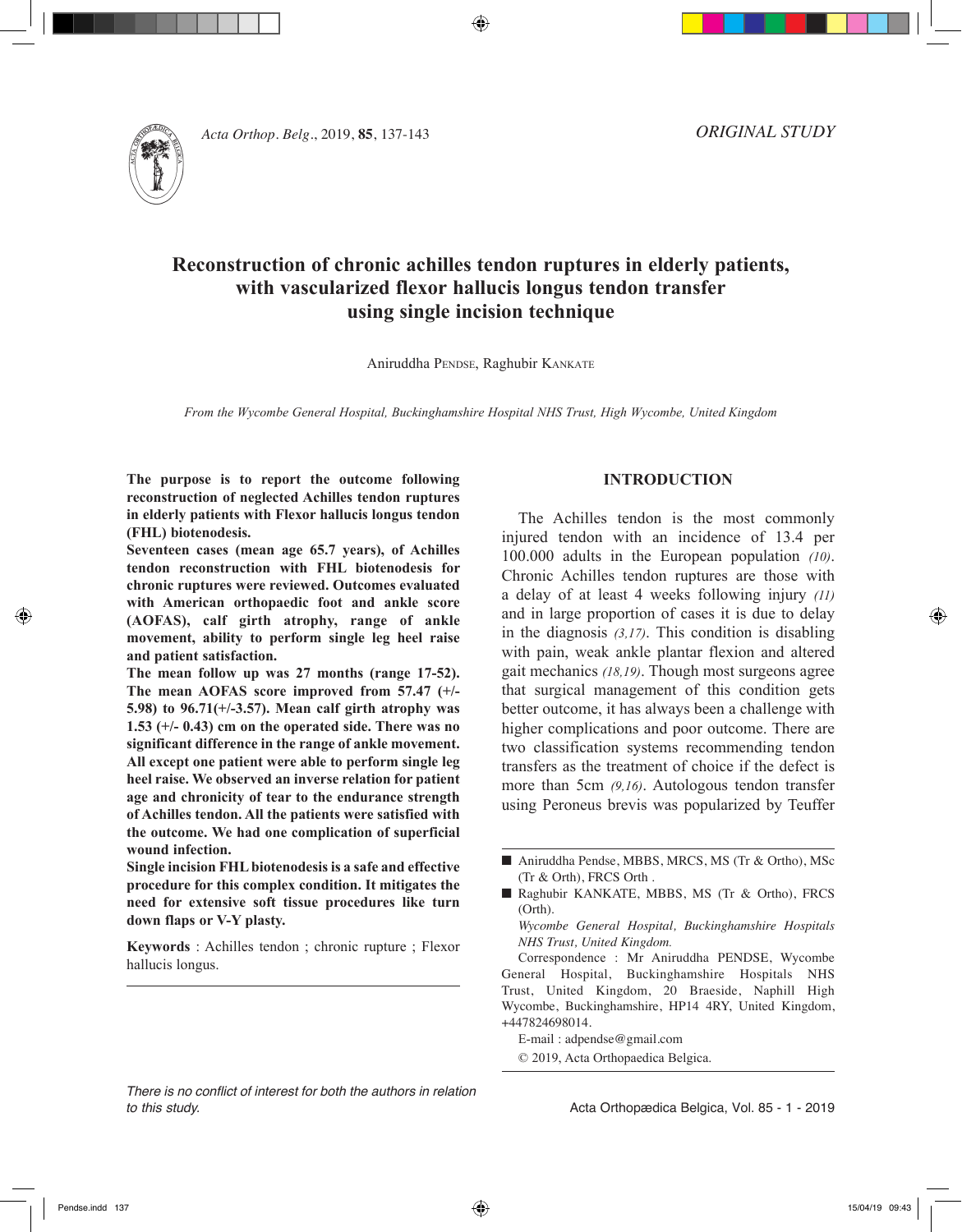*(24)*, Flexor digitorum longus (FDL) augmentation was described by Mann *(13)* and Flexor hallucis longus tendon transfer was first described by Wapner *(27)*. Other procedures like V-Y advancement or turn down flaps of gastrocsoleus have also been described with satisfactory outcome. Free tissue transfer using allografts and synthetic materials like Dacron mesh graft and carbon fibre composites has also been used for this difficult condition.

On the background of these numerous treatment options, we report the mid-term results of neglected Achilles tendon reconstruction in the elderly population with a single incision technique using vascularized Flexor hallucis longus tendon autograft.

# **MATERIAL AND METHODS**

This study was a retrospective review of cases. Sixteen patients (one patient had bilateral chronic tear) over the age of 50 who presented with a delayed diagnosis (> 6 weeks) of Achilles tendon rupture, from January 2005 to May 2010 and who had the FHL biotenodesis procedure, were identified and reviewed. All operations were performed by a single surgeon (RK) and the patients were assessed in dedicated research clinic by author (AP) after getting Ethics approval from the Trust Audit, Research and Development department as well as from the Biomedical Research Ethics Committee (Warwick University, UK).

The primary outcome measure was AOFAS scores. The scores were compared to the preoperative scores from the case notes, noted at the time of presentation. The secondary outcome measures were: calf muscle atrophy, ankle range of movement and ability to do single leg heel raise as an indicator of the push off strength. In addition, any complications of the procedure were recorded and patient's subjective satisfaction with the procedure and ability to return to pre-injury level of activity was noted.

In all the cases the patients reported a period of prodromal discomfort around the Achilles tendon followed by history of minor trauma. None of the patients had a formal diagnosis of Achilles tendinopathy prior to the injury. None of the cases had any history of use of Fluoroquinolone group of

Acta Orthopædica Belgica, Vol. 85 - 1 - 2019

antibiotics or steroids (topical or systemic). In over half the cases the patients were initially investigated by the general practitioner for suspected deep vein thrombosis resulting in a missed diagnosis. The patients were eventually referred to the hospital with symptoms ranging from pain, weakness in plantar flexion, swelling and gait problems.

The clinical findings included palpable defect in the Achilles tendon, deficient dorsiflexion during gait cycle, inability to perform single leg heel raise, hyper-dorsiflexion of the ankle compared to the other side and positive Thompson's test *(25).* In our experience excess dorsiflexion on the affected side was a much more reliable test compared to Thompson's test.

All patients had either pre-operative ultrasound or MRI as a part of operative work up and AOFAS scores were recorded. Intra-operative findings noted, that all the tears were located in a range of 3 to 5 cm from insertion on to the calcaneum and the average gap bridged by the pseudo-tendon between the tendon ends was 4 cm. No patient had an insertional tear. One patient had bilateral tears and mean time delay between symptoms and operation was 31.5 weeks (13-65 weeks).

# **Surgical technique**

All procedures were performed under general anaesthesia and a popliteal block with tourniquet control. The average tourniquet time was 55 minutes. The patients were positioned in prone position. A single posteromedial incision was made centred on the palpable defect and extending up to the posterior superior aspect of the calcaneum. Care was taken to raise full thickness flaps. Sural nerve was isolated and protected throughout the procedure. The pseudo-tendon was identified but carefully preserved in all the cases. The rationale behind this was to avoid large defects and extensive gaps post debridement. This pseudo-tendon has been demonstrated to have good bio-mechanical properties to resist substantial tensile forces *(30)*. The Achilles tendon was mobilised and FHL tendon was dissected by incising the deep posterior compartment fascia. The tendon was confirmed by passive great toe movement and presence of muscle tissue extending distally up to tibio-talar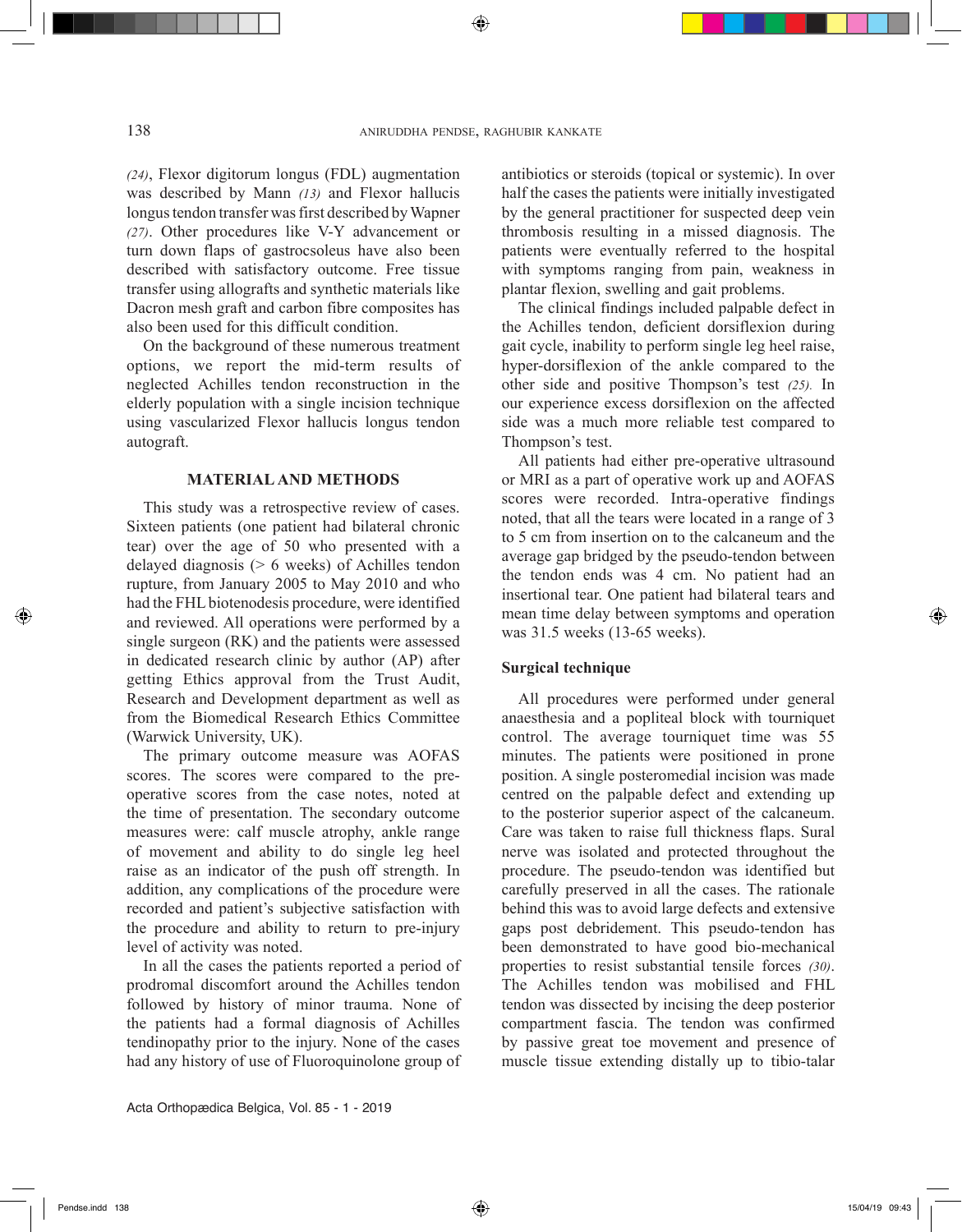joint. The FHL tendon was divided distally, deep to the flexor retinaculum taking care of the adjoining neuro-vascular bundle. Two whip stitches with fibre wire were passed in the harvested tendon and the tendon was sized in preparation for the fixation into the calcaneum. With the ankle in neutral position the length of FHL tendon needed to be transfixed in to the bone was marked with a marking pen. Appropriate sized tunnel was made with a coring reamer, in the posterior superior aspect of the calcaneum immediately anterior to the insertion of the Achilles tendon directed in superior medial to plantar lateral trajectory. The depth of the tunnel was the same as the length of the tendon to be transfixed into the bone. Once satisfied with the tension, final fixation was achieved with the Arthrex bio-tenodesis screw (Arthrex, Naples, FL) (see figure 1 and 2). The commonest screw size used was 7mm diameter and 23mm length. The proximal part of the FHL muscle tendon unit was sutured to the proximal part of Achilles tendon with interrupted absorbable sutures. The wound was closed in layers, taking particular care to close the paratenon.

A below knee plaster of paris, back slab was applied for 2 weeks with ankle in 10-15º of equinus. All the patients were given chemical thromboprophylaxis. The cast was changed to a weight bearing cast in neutral ankle position at 2 weeks, after wound review. At six weeks, ankle mobilisation was commenced in a removable walking boot splint. At 12 weeks the splint was



#### **Data Analysis**

Analysis of the results was carried out using SPSS 16.0 program for windows (SPSS Inc., Chicago, Il, USA). Descriptive statistics were used for single parameters. Students paired t tests was used to compare AOFAS scores, calf atrophy and range of ankle movement. A p-value of less than 0.05 was considered significant.

# **RESULTS**

There were 12 male and 4 female patients in the study, one of the female patient had bilateral chronic Achilles tendon rupture. The mean age of the patients was 65.7 years (range 51-82), The mean follow up was 27 months (range 17 to 52 months). The average delay between the presenting symptoms and operation was 31.5 weeks (range 13-65 weeks). The mean pre-operative AOFAS score was 57.47 (SD 5.98, range 46-66). The mean post-operative AOFAS score was 96.71 (SD 3.57, range 93-100). The mean improvement was 39.35. This improvement was very significant ( $p < 0.001$ ).



*Fig. 1.* — Harvested FHL tendon being prepared for biotenodesis, intact pseudo-tendon can be seen more superficially in the wound



*Fig. 2.* — Completed biotenodesis, FHL sutured to the proximal portion of Achilles tendon

Acta Orthopædica Belgica, Vol. 85 - 1 - 2019

◈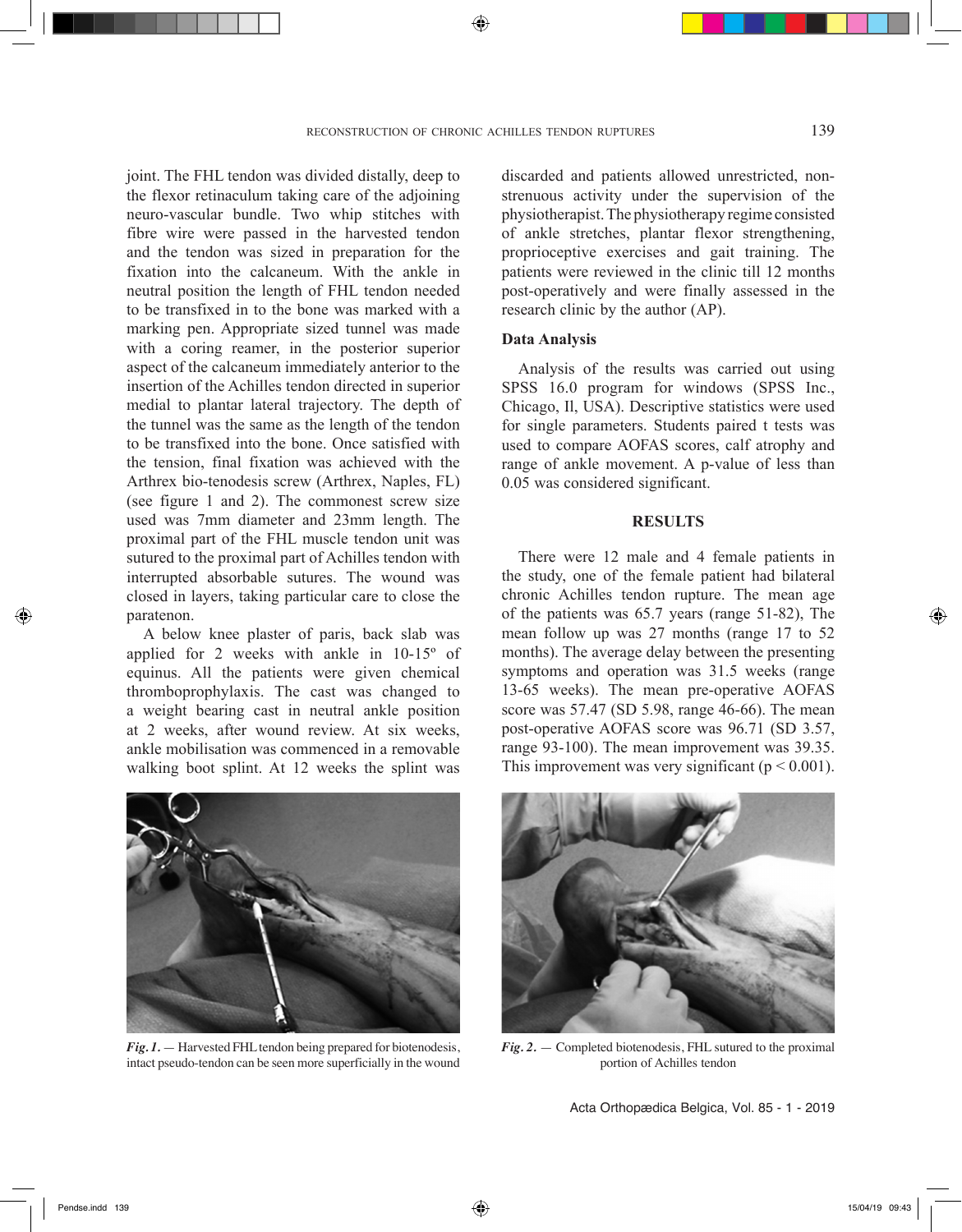⊕

All patients except one were able to perform 1 repetition of single leg heel raise.To analyse the endurance strength, ability to perform 5 repetitions of single leg heel raise was reviewed. Interestingly 4 cases (20%) were not able to perform the task. The mean age of these 4 patients was 76.25 years (range 73-82 years) and the mean time delay for their procedure was 51weeks (range 35-65weeks).

The mean calf muscle atrophy on the operated side compared to the contralateral side was 1.53 centimetre, this was statistically significant ( $p \le$ 0.001).

The mean ankle plantar flexion on the operated side was 43.82º (range 35-50º) and on the nonoperated side was 44.41º (range 35-50º). The mean ankle dorsiflexion on the operated side was 13.53º (range 5-10º) and on the non-operated side was 14.12º (range 10-20º). This difference in the range of motion was not statistically significant ( $p = 0.4$ ) and  $p = 0.33$  respectively).

All the patients but two, reported to have gone back to pre-injury level of activities. Of the two case one patient had bilateral ruptures and the other one was an elderly patient in his eighties. Both of them reported some restriction to their activity level.

We noticed a decreased plantar flexion strength in the great toe interphalangeal joint on the operated side, for all the patients. No patient developed great toe hyper extension deformity.

Subjectively all the patients expressed satisfaction with their procedure. We did not encounter any nerve injury or wound problems. One patient had superficial cellulitis around the incision noted at 3 weeks, post-surgery and was successfully managed with oral antibiotic course. There were no re-ruptures in our series.

#### **DISCUSSION**

Acute Achilles tendon ruptures can be missed in as many as a quarter of the cases making it a surgical challenge *(3)*. In the elderly age group there are even greater diagnostic and surgical challenges due to preceding symptoms of Achilles tendinitis and poor quality of the tendon tissue. A variety of procedures have been described for neglected Achilles tendon ruptures. Abraham and Pankovich *(1)* described the V-Y advancement technique; however it has associated morbidity and limitations to the amount of gap which can be bridged. Turn down flaps first described by Christensen *(4)*, have shown good results but Mulier et al. *(15)* have reported high complication rate. Free tissue grafts like hamstring tendons and fascia lata have been used, but they have donor site morbidity. These are avascular grafts and carry the associated risks of introducing them in an area with poor vascularity, especially on the background of tendinopathy. Allografts have similar limitations to their use in this cohort of patients. Synthetic grafts have also been used for reconstruction, but have a high complication rate *(8)*, use of carbon fibre composite polymer was also associated with fragmentation and poor collagen production *(2)*. The most commonly used technique for this problem has been of utilizing FDL or Peroneus brevis or FHL tendon and good outcomes have been reported for all *(12,13,14,21,29)*.

The FHL tendon graft has some inherent benefits compared to other tendons. Flexor hallucis longus is the second strongest plantar flexor with a relative strength of 3.6% compared to FDL (2.6%) and peroneus brevis (1.8%), after the gastrocsoleus complex (49.1%) *(22)*. The FHL fires in phase with gastrocsoleus complex and the axis of contraction is more in line with the Achilles tendon. Anatomically it is in closer proximity to the Achilles tendon and the distal extension of the muscle belly helps in vascularity of the relatively avascular area. The FHL tendon has anatomical variations at its distal portion *(20)* and hence we feel, it is much more reliably and safely harvested deeper to the flexor retinaculum, avoiding a second incision in the forefoot. This is even more important in elderly age group with associated co-morbidities and poor peripheral perfusion. The intact interdigitations with the FDL distally, preserve the relative power in the great toe and prevents hyperextension deformity. This was observed in all our cases.

The AOFAS score improvement we observed is similar to what has been reported by other studies utilising the FHL tendon transfer *(6,12,23,28)*. However, the operative techniques in these series, either mention of augmentation of the tendon

Acta Orthopædica Belgica, Vol. 85 - 1 - 2019

◈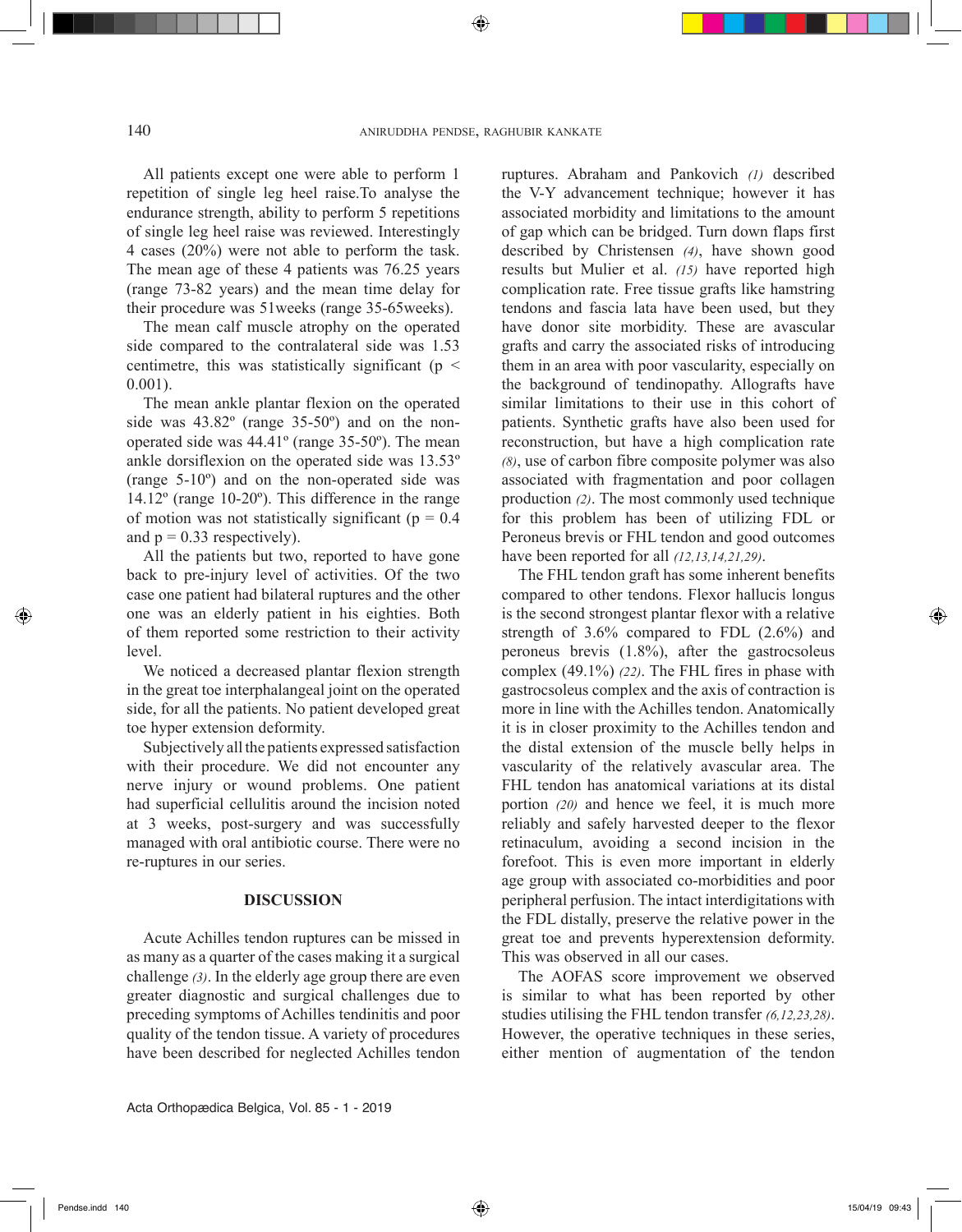◈

# reconstruction of chronic achilles tendon ruptures 141

| No.            | Age<br>years /<br><b>Sex</b> | Delay to<br>procedure<br>(weeks) | Follow up<br>in (months) | Pre-op.<br><b>AOFAS</b><br>score | Post-op.<br><b>AOFAS</b><br>score | Mean<br>calf<br>atrophy | Ability to<br>perform<br>single leg<br>heel raise<br>repetitions | Satisfaction<br>Yes / No | Return to pre<br>injury activity<br>level | Compli-<br>cations       |
|----------------|------------------------------|----------------------------------|--------------------------|----------------------------------|-----------------------------------|-------------------------|------------------------------------------------------------------|--------------------------|-------------------------------------------|--------------------------|
| 1              | 51M                          | 21                               | 39                       | 64                               | 100                               | 1.4                     | Yes                                                              | Yes                      | Yes                                       |                          |
| $\overline{c}$ | 75M                          | 35                               | 30                       | 49                               | 90                                | 2.5                     | N <sub>0</sub>                                                   | Yes                      | Yes                                       |                          |
| 3              | 82F                          | 65                               | 28                       | 56                               | 93                                | 2                       | $\rm No$                                                         | Yes                      | With restric-<br>tions                    |                          |
| 4              | 55M                          | 13                               | 20                       | 60                               | 100                               | 1.7                     | Yes                                                              | Yes                      | Yes                                       |                          |
| 5              | 51M                          | 35                               | 20                       | 66                               | 100                               | 1.5                     | Yes                                                              | Yes                      | Yes                                       |                          |
| 6              | 67M                          | 13                               | 26                       | 58                               | 100                               | 1.8                     | Yes                                                              | Yes                      | Yes                                       |                          |
| $7*$           | 73F                          | 61                               | 43                       | 46                               | 93                                | 1.8                     | No                                                               | Yes                      | With restric-<br>tions                    |                          |
| $8*$           | 73F                          | 54                               | 52                       | 46                               | 100                               |                         | Yes                                                              | Yes                      |                                           |                          |
| 9              | 76M                          | 43                               | 22                       | 58                               | 97                                | $\mathbf{1}$            | Yes                                                              | Yes                      | Yes                                       | Superficial<br>infection |
| 10             | 75F                          | 43                               | 23                       | 56                               | 93                                | 1.2                     | No                                                               | Yes                      | Yes                                       |                          |
| 11             | 56F                          | 13                               | 17                       | 62                               | 100                               | $\mathbf{1}$            | Yes                                                              | Yes                      | Yes                                       |                          |
| 12             | 76M                          | 39                               | 22                       | 56                               | 93                                | 1.6                     | Yes                                                              | Yes                      | Yes                                       |                          |
| 13             | 51M                          | 13                               | 23                       | 60                               | 100                               | $\mathbf{1}$            | Yes                                                              | Yes                      | Yes                                       |                          |
| 14             | 58M                          | 24                               | 24                       | 56                               | 95                                | $\mathbf{1}$            | Yes                                                              | Yes                      | Yes                                       |                          |
| 15             | 62M                          | 18                               | 24                       | 66                               | 97                                | 1.5                     | Yes                                                              | Yes                      | Yes                                       |                          |
| 16             | 65M                          | 20                               | 20                       | 58                               | 93                                | $\overline{c}$          | Yes                                                              | Yes                      | Yes                                       |                          |
| 17             | 71M                          | 26                               | 26                       | 60                               | 100                               | 1.5                     | Yes                                                              | Yes                      | Yes                                       |                          |

Table I. — Outcome data of the patients in this series

\* represents single case of bilateral rupture.

transfer with V-Y advancement or turn down flaps, second incision for harvesting the FHL or of debridement of the scar tissue. Our operative technique differs in certain key aspects: we utilised the pseudo-tendon at the rupture site, we have not used any additional form of augmentation and have harvested the FHL tendon through the same incision. This technique is similar to that reported by Wong et al. *(29)*, in their series of 5 patients.

The mean calf atrophy noticed in our series was 1.53 centimetre after a mean follow up of 27 months, this has also been observed in other studies *(21,28,29)*. This is a reflection of limit to the hypertrophy possible in the FHL muscle post transfer *(7)*.

All patients but one demonstrated the ability to perform single leg heel raise; an indicator of push off strength. Four cases (including the afore mentioned case) in our series were unable to perform

5 repetitions of single leg heel raise. We found an association for this reduced endurance strength with higher age and time delay to the procedure  $(76.25)$ years and 51 weeks compared to 62.40 years and 25.5 weeks for those able to perform the task). Two patients in this group experienced some restrictions compared to the pre-injury status.

In our study there was no statistical difference regards the range of ankle movements. In the study by Elias et al. *(6)* they reported significant reduction in the range of movement. We believe the observation in our study was due to preservation of pseudo-tendon and avoiding debridement of the scar tissue preventing excess tightness in the repaired Achilles tendon. The results in our series, are similar to those reported by Miskulin et al. *(14)*.

Though decreased great toe flexion strength was observed, in all the patients compared to

Acta Orthopædica Belgica, Vol. 85 - 1 - 2019

◈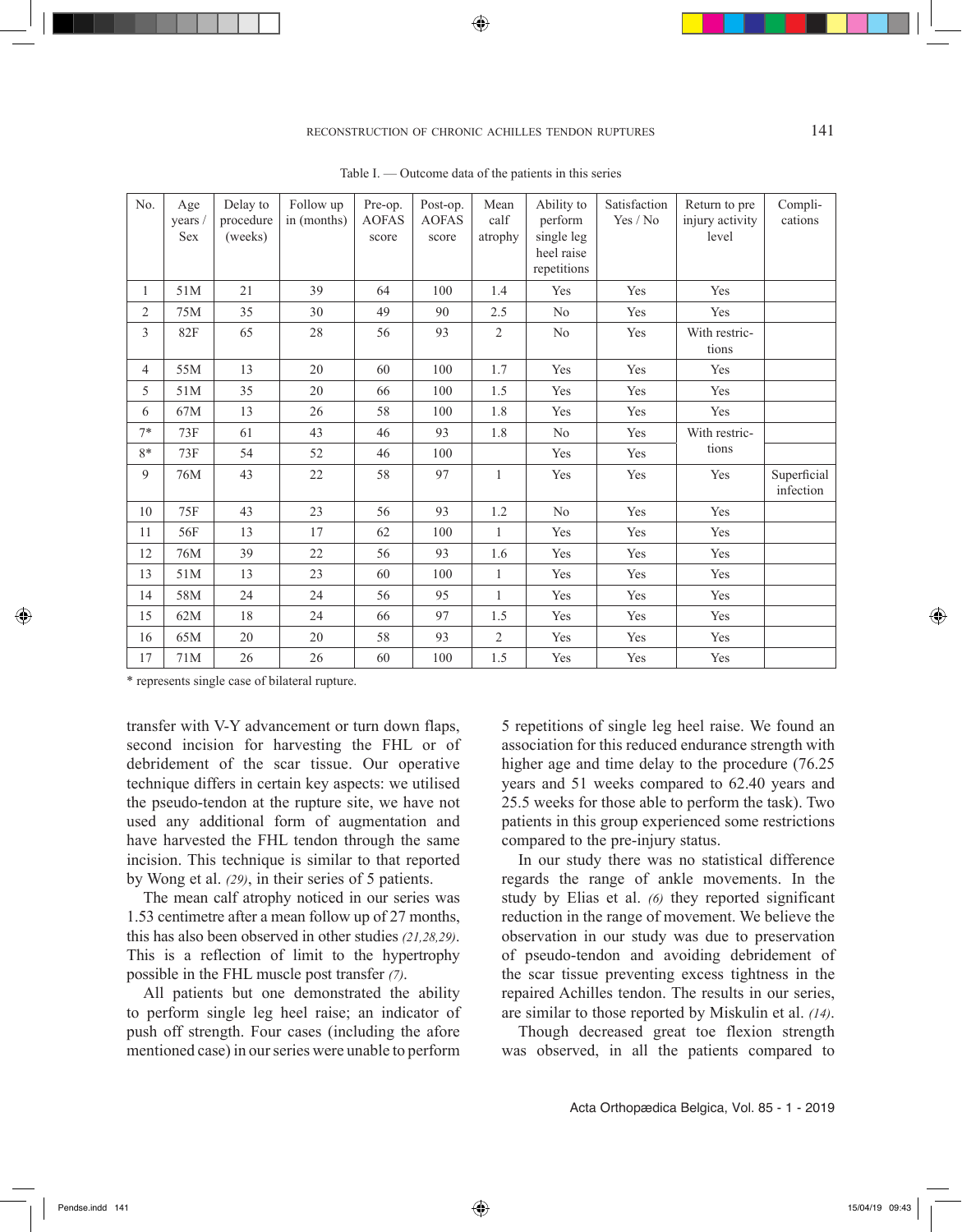the opposite side, it did not cause any functional limitation or hyperextension deformity of the great toe. This is due to the anatomical interdigitations between the FHL and the FDL in the foot. This was also proven by Coull et al. *(5)* using pedobarography and clinical study.

There were no deep wound complications. Superficial infection developed in one of the cases and was successfully treated with a course of oral antibiotics, with satisfactory outcome. There were no Sural nerve injuries. The reported rates of re-rupture are as high as 5% after surgical reconstruction *(26)*, we did not encounter any re-rupture in our series at mean follow-up period of 27 months. This is possibly, a reflection of elderly patients in this study with lower demands compared to other series with younger patients.

There are certain limitations to this study as well. The number of patients in this series are small and we have specifically reported on patients in the older age group. Despite this, our series is one of the larger studies reporting on this complex problem and the mean follow up period of over 2 years, provides a good estimate of the outcome following this procedure. The experience of this unit has been, of a higher prevalence of neglected Achilles tendon ruptures in the elderly population due to missed diagnosis. In the younger patient group, Achilles tendon injuries generally tend to get managed by an early surgical intervention.

#### **CONCLUSION**

FHL tendon transfer by a single incision technique is a safe and reliable procedure. It is ideal for elderly patients with chronic tears on a background of associated co-morbidities and diseased Achilles tendon. It avoids excessive tissue dissection and debridement of the pseudo-tendon, preventing creation of large gaps in a relatively avascular area. It does not affect ankle stability as can occur with Peroneus brevis transfer. It also has inherent bio-mechanical advantages compared to other tendon transfers.

## **REFERENCES**

- **1. Abraham E, Pankovich AM.** Neglected rupture of the Achilles tendon. Treatment by V-Y tendinous flap. *J Bone Joint Surg* 1975 ; 57 : 253-5.
- **2. Amis AA, Campbell JR, Kempson SA, Miller JH.** Comparison of the structure of neotendons induced by implantation of carbon or polyester fibres. *J Bone J Surg Br* 1984 ; 66 : 131-139.
- **3. Ballas MT, Tytko J, Mannarino F.** Commonly missed orthopaedic problems. *Am Fam Physician* 1998 ; 57 : 267-74.
- **4. Christensen I.** Rupture of the Achilles tendon; analysis of 57 cases. *Acta Chir Scand* 1953 ; 106 : 50-60.
- **5. Coull R, Flavin R, Stevens MM.** Flexor hallucis longus tendon transfer: evaluation of postoperative morbidity. *Foot Ankle Int* 2003 ; 24 : 931-934.
- **6. Elias I, Besser M, Nazarian LN, Raikin SM.** Reconstruction for missed or neglected Achilles tendon rupture with V-Y lengthening and flexor hallucis longus tendon transfer through one incision. *Foot Ankle Int* 2007 ; 28 : 1238-1248.
- **7. Hahn F, Meyer P, Maiwald C, Zanetti M, Vienne P.** Treatment of chronic Achilles tendinopathy and ruptures with flexor hallucis tendon transfer: clinical outcome and MRI findings. *Foot Ankle Int* 2008 ; 29 : 794-802.
- **8. Jennings AG, Sefton GK.** Chronic rupture of tendo Achilles. Long term results of operative management using polyester tape. *J Bone J Surg Br* 2002 ; 84 : 361-3.
- **9. Kuwada GT.** Classification of tendon Achilles rupture with consideration of surgical repair techniques. *J Foot Surg* 1990 ; 29 : 361-5.
- **10. Levi N.** The incidence of Achilles tendon rupture in Copenhagen. *Injury* 1997 ; 28 : 311-313.
- **11. Maffulli N, Ajis A.** Management of chronic ruptures of Achilles tendon. *J Bone J Surg* (Am) 2008 ; 90 : 1348-60.
- **12. Mahajan RH, Dalal RB.** Flexor hallucis longus tendon transfer for reconstruction of chronically ruptured Achilles tendons. *J Orthop Surg* 2009 ; 17 : 194-8.
- **13. Mann RA, Holmes GB, Seale KS, Collins DN.** Chronic rupture of the Achilles tendon: A new technique of repair. *J Bone Joint Surg* (Am) 1991 ; 73 : 214-219.
- **14. Miskulin M, Miskulin A, Klobucar H, Kuvalja S.** Neglected rupture of the Achilles tendon treated with peroneus brevis transfer: A functional assessment of 5 cases. *J Foot Ankle Surg* 2005 ; 44 : 49-56.
- **15. Mulier T, Pienaar H, Dereymaeker G, Reynders P, Broos P.** The management of chronic Achilles tendon ruptures: gastrocnemius turndown flap with or without flexor hallucis longus transfer. *Foot Ankle Surg* 2003 ; 9 : 151-156.
- **16. Myerson MS.** Achilles tendon ruptures. *Instruct Course Lect* 1999 ; 48 : 219-30.
- **17. Nestorson J, Movin T, Moller M, Karlsson J.** Function after Achilles tendon rupture in the elderly: 25 patients older than 65 years followed for 3 years. *Acta Orthop Scand* 2000 ; 71 : 64-8.

Acta Orthopædica Belgica, Vol. 85 - 1 - 2019